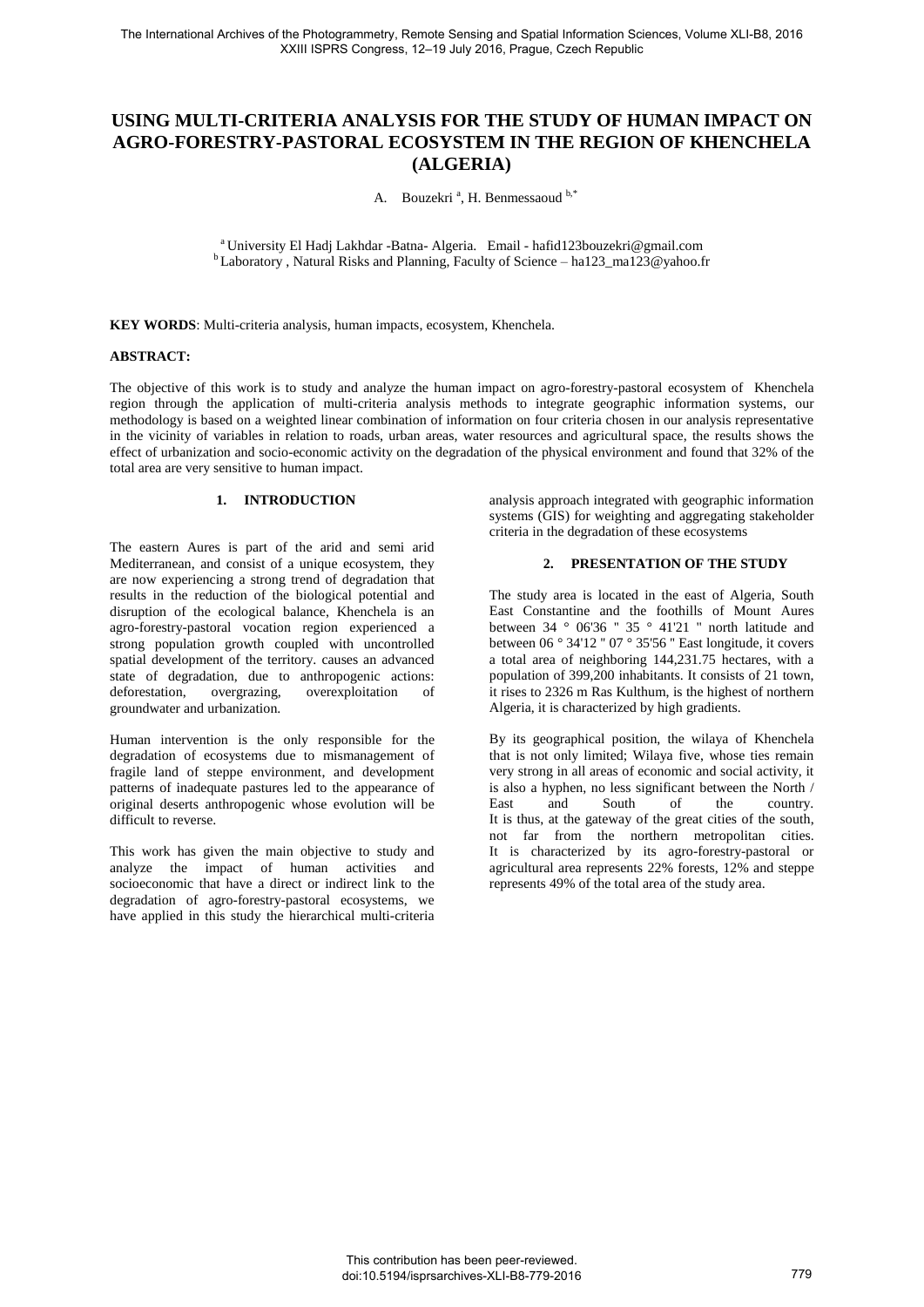

Figure 1. Geographic situation of study region.

# **3. METHODOLOGIE**

Our approach is based on the integration of geographic information systems (GIS) and methods of multi-criteria analysis developed by Saaty (Analytical Hierarchy Process AHP) to study the impact of anthropogenic activities on the study area for this integration we pursued three main stages: development of criteria, criteria weighting and aggregation criteria.

## **3.1 Development of criteria**

GIS offers the functions for acquiring data in digital form, validation, management, processing and spatial analysis, thematic and multi-thematic georeferenced data, the first step AHP process is to break down the decision problem that consists of the most important element of the decision problem, in this stage the complex problem of the human impact study on the ecosystem of the wilaya of Khenchela is broken down into a hierarchy of decision criteria, in the case of this study four criteria chosen in our analysis representative in the vicinity of variables in relation to roads, urban areas, water resources and agricultural villages .these criteria were extracted from the map data with spatial reference and are measured using the spatial analysis capabilities of GIS.

## **3.1.1 Criterion of proximity to urban areas**

Urbanization is one of the first criteria anthropogenic causes of ecosystem disturbances, and poses a serious threat to biodiversity.

The growth of urban areas is due to the increasing migration of rural population to cities to enjoy the benefits that urban areas offer such as education, health care and post work. this growth puts in place permanent anthropogenic structures that cause profound changes to the landscape and soil use changes through the conversion of rural areas to urban planning purposes. The criterion of proximity card masterpiece around the different places of the province of Khenchela were mapping from Landsat satellite image processing 2015, by thresholding technique application on the processed image to automatically extract the limits of agglomerated areas and then we applied GIS software DISTANCE depending on the limits of urban areas



Figure 2 : Map of the distances (in meters) compared to urban areas.

# **3.1.2 Proximity criterion Road Network**

Road infrastructures have significant impacts on ecosystems amplified by the movement of vehicles, the condensation of the road network plays an important role in the breaking of natural environments by roads that affects their continuity, it hinders the movement of cash and reduces the exchanges between ecosystems.

The proximity card to road networks was developed by the technique of spatial analysis, this technique applied on the linear vector data of national highways, communal and wilaya and the main runway, which obtained using scanning four topographic maps at the scale of 1: 200,000 of the old division of 1957 and the use of new cutting cards of 2004 to update the mapping of the road network.



Figure 3: Map of the distances (in meters) from the road network.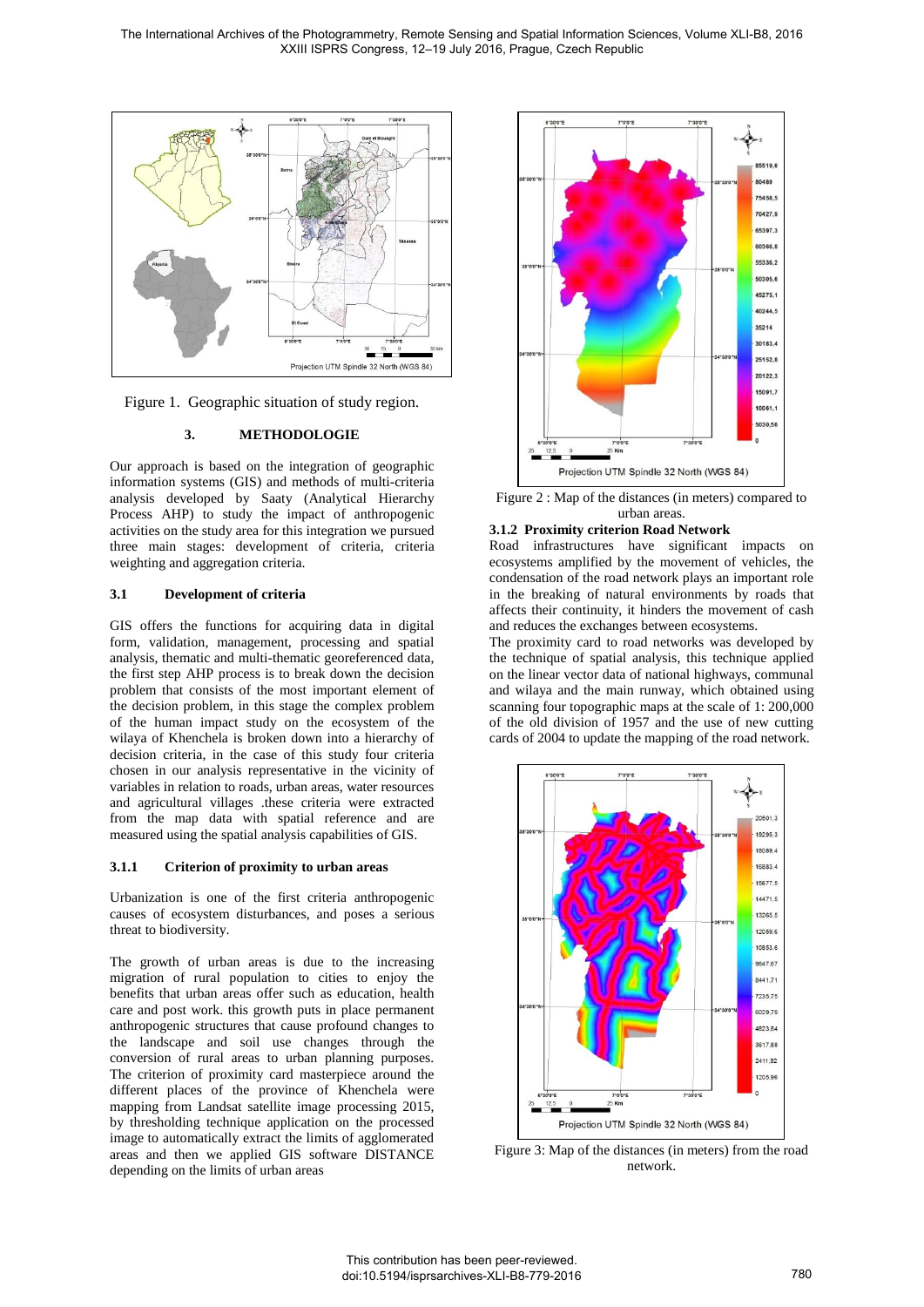#### **3.1.2 Proximity criterion of water resources:**

The proximity to water resources is an important parameter to consider in the study of the impact of human actions on the study area, the availability of water resources is one of the key parameters for agropastoral activities and Installation of the population. activities and Installation The main water resources in the study area are: dams and retained water, wells and boreholes, according to the management of agricultural services of the wilaya of Khenchela water resources are localized to the full of Remila and south of the town of Babar, a point vector database was performed using the geographical coordinates of water resources that has been converted to raster data to perform map of nearby water resources.



Figure 4: Map of the distances (in meters) relative to the water resources.

#### **3.1.4 Criteria nearby agricultural villages**

The nearby farming villages is a criterion of great importance in land degradation, most modes of agriculture through the work of clearing and deforestation leads to a significant reduction in plant cover with loss of bedding and humus, which promotes triggering the risk of erosion and desertification as the case of the South study area characterized by a fragile ecosystem and intensive agriculture.



Figure 5: Map of the distances (in meters) relative to the agricultural village.

#### **3.2 Weighting of criteria**

Before developing the aggregation of different criteria of human activities affecting the ecosystem of the study area, we followed the hierarchical multi-criteria analysis method (Analytical Hierarchy Process AHP) developed by Saaty , it allows produce standardized weights whose sum is equal to "1", the method is based on a series of pairwise comparisons of these criteria from the construction of a square matrix taking into account the relative importance a criterion relative to another, for the establishment of such measures using Saaty scale (table 1) which takes values from 1 to 9 these values from 1 to 9 allow to fill a matrix for pairwise comparison (Table 2), facilitating the calculation of the eigenvector of each criterion indicating the weighting factor of these criteria.

| Expression of a criterion with    | Degrees of |  |
|-----------------------------------|------------|--|
| respect to another                | importance |  |
| equal importance of both          | 1          |  |
| criteria                          |            |  |
| A criterion is a bit more         | 3          |  |
| important than the other          |            |  |
| A criterion is more important     | 5          |  |
| than the other                    |            |  |
| A criterion is much more          | 7          |  |
| important than the other          |            |  |
| A criterion is absolutely more    | 9          |  |
| important than the other          |            |  |
| A criterion is a little less      | 1/3        |  |
| important than the other          |            |  |
| A criterion is less important     | 1/5        |  |
| than the other                    |            |  |
| A criterion is far less important |            |  |
| than the other                    | 1/7        |  |
| A criterion is absolutely less    | 1/9        |  |
| important than the other          |            |  |

Table 1. Digital Scale Saaty pairwise comparison criteria.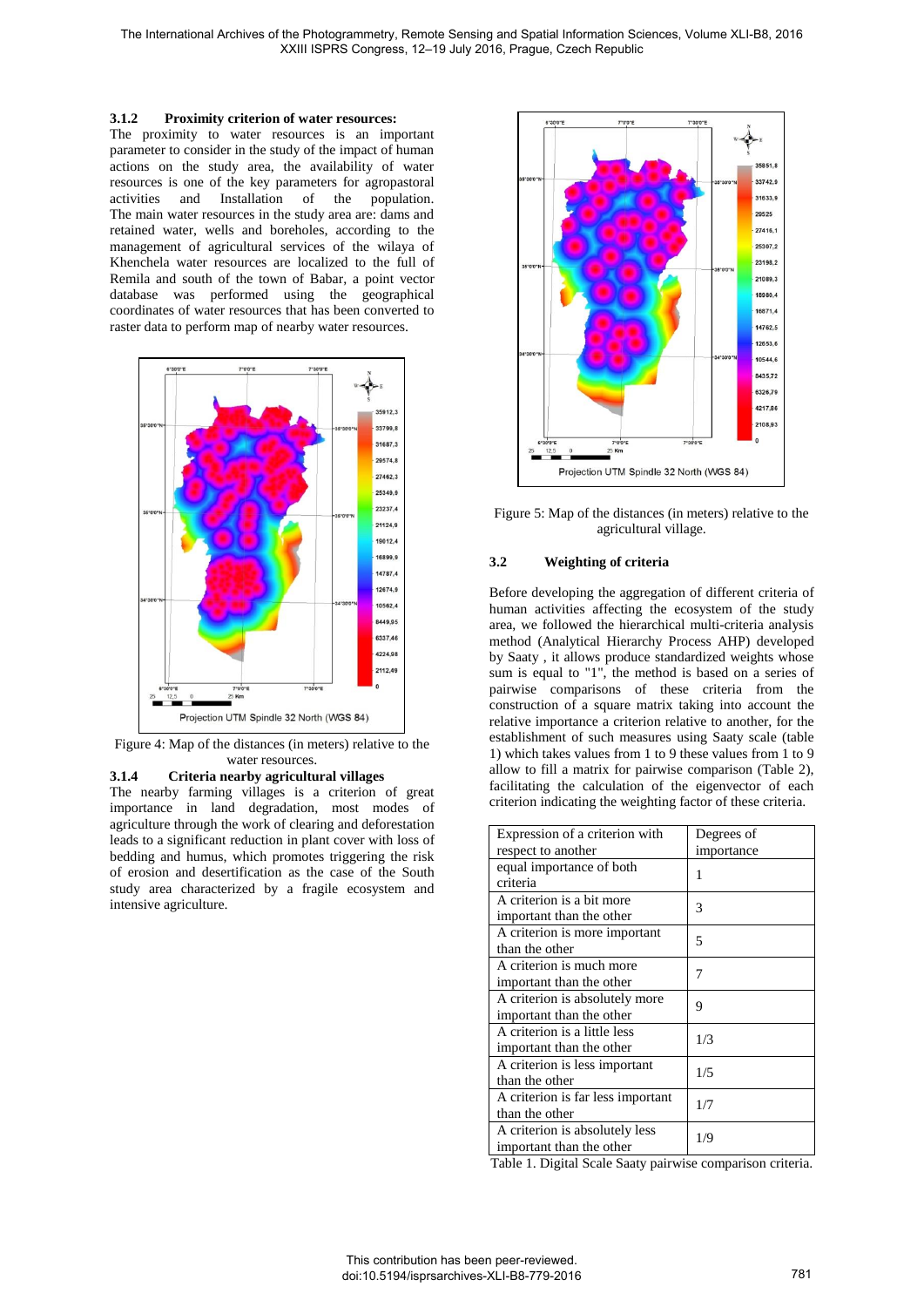The determination of weight for each test is the pairwise comparison of the relative importance established from the Saaty digital scale, which resulted in the configuration of the matrix M mutual decision, for example in the decision matrix for the criterion of proximity to urban areas is more important than the water resources of proximity criterion and a little more important than the criterion of proximity to road networks in the impact of these criteria on the ecosystem of the study areas.

|                          | Urban<br>zone | Road<br>Network | Water<br>Resources | farming<br>villages |
|--------------------------|---------------|-----------------|--------------------|---------------------|
| urban areas              |               |                 |                    |                     |
| road<br>network          | 1/3           |                 |                    |                     |
| Water<br>resources       | 1/5           | 1/5             |                    |                     |
| agricultural<br>villages | 1/5           | 1/5             |                    |                     |

Table 2. Matrix weighting pairwise criteria.

For estimating the weighting coefficient requires the calculation of the eigenvector (Vp) of the comparison matrix in pairs, the values of these eigenvectors  $(Vp)$  are determined by calculating their geometric mean by cork for each criterion and the weighting coefficient for each criterion is deduced by standardizing the eigenvector by dividing each eigenvector by their sum and provided that the sum of the weighting coefficients must be equal to 1.

| Criterion             | Poids  |
|-----------------------|--------|
| urban areas           | 0.5383 |
| road network          | 0,3051 |
| Water resources       | 0.0783 |
| agricultural villages | 0.0783 |
| Total                 |        |

Table 3. Weight values for the different criteria.

## **3.3 Aggregation criteria:**

In the final step, the decision criteria are aggregated by the method of the weighted sum based on their weights, this aggregation is to multiply each standardized test layer by its coefficient of respective weighting, which allows us to map the deteriorating study zone.

## **4.** *RESULTS AND DISCUSSION*

After aggregation of weighted criteria, we obtained a decision card of the impact of human activities on agroforestry-pastoral ecosystem of the wilaya of Khenchela, and allowed us to map the most exposed to human intervention areas.



Figure 6. Map of sensitivity of an ecosystem agroforestry-pastoral vis-à-vis the human impact.

| Sensitivity     | The area in | The area |  |
|-----------------|-------------|----------|--|
| towards         | hectares    | $in\%$   |  |
| human impact    |             |          |  |
| no sensitive    | 11711,62    | 8,12     |  |
| areas           |             |          |  |
| moderately      | 31096,36    | 21,56    |  |
| sensitive areas |             |          |  |
| sensitive areas | 53985,94    | 37,43    |  |
| very sensitive  | 47437,57    | 32,89    |  |
| areas           |             |          |  |
| Total           | 144231,75   | 100      |  |

Table 4. Area and percentage of the sensitivity classes to human impact.

Examining the map of anthropogenic pressure and the different criteria maps and statistical data in Table 4 show that the sensitivity of the study area to the human impact from non-sensitive areas to very sensitive areas.

very sensitive areas: these very sensitive areas are the most vulnerable to ecosystem degradation by the influence of human intervention areas, these areas are around the masterpiece places of the wilaya of Khenchela and communications channels, especially in the Nord party distinguished by many of the chief towns and cities that colonize the alfa grass Nemamcha of the region and the forest Esalhin Hamam, the estimate of the proportion of these very sensitive to human activities areas compared to the total area the study area is of 32.89%, an area of 47,437.57 hectares, these zones characterized by the degradation of ecosystem to the irreversibility of the land and the radical change in land use.